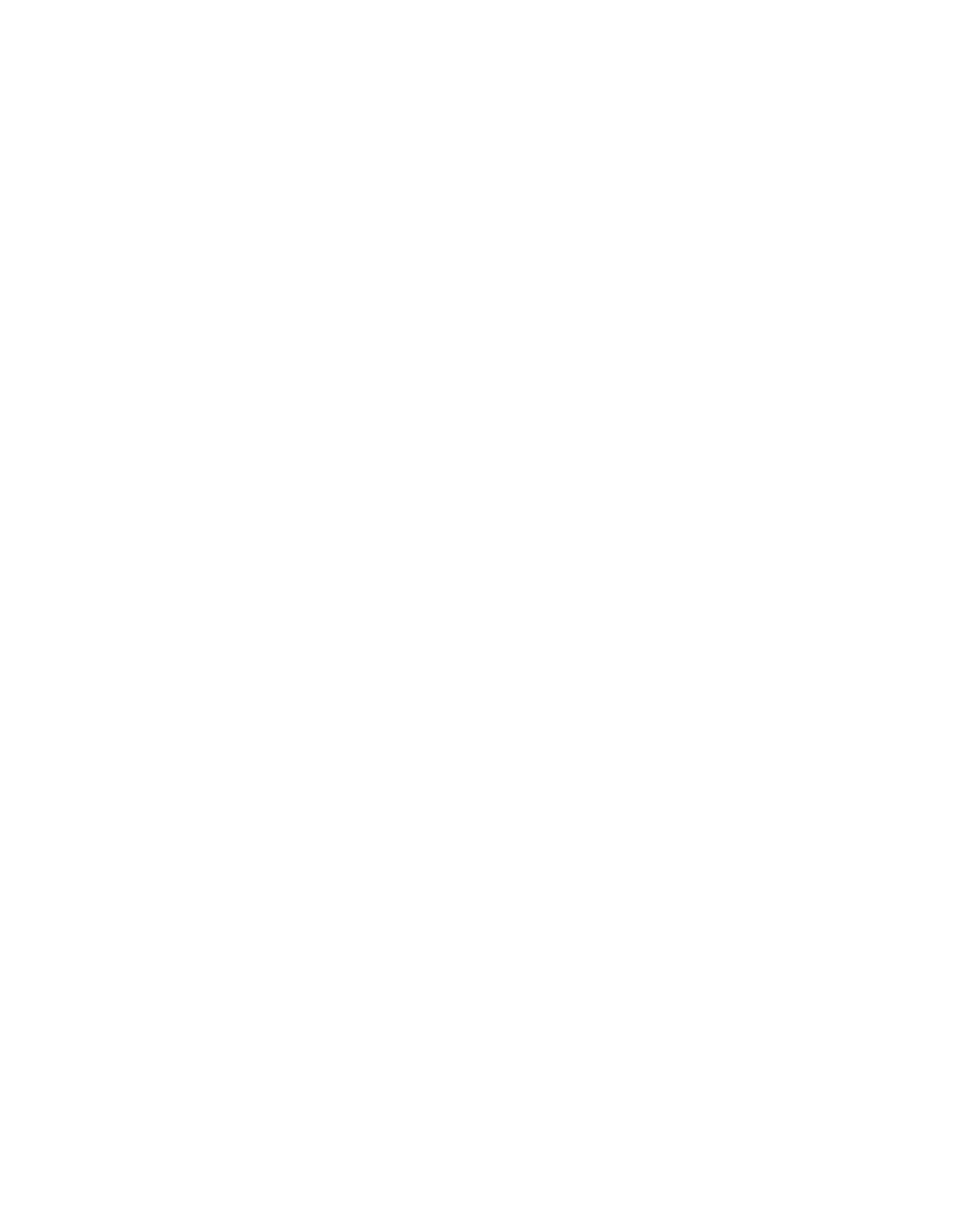#### **In the case of Stanimirović v. Serbia,**

The European Court of Human Rights (Second Section), sitting as a Chamber composed of:

Françoise Tulkens, *President,* 

Danutė Jočienė,

David Thór Björgvinsson,

 Dragoljub Popović, Giorgio Malinverni,

Işıl Karakaş,

 Guido Raimondi, *judges,* and Stanley Naismith, *Section Registrar,*

Having deliberated in private on 20 September 2011,

Delivers the following judgment, which was adopted on that date:

## PROCEDURE

1. The case originated in an application (no. 26088/06) against the Republic of Serbia lodged with the Court under Article 34 of the Convention for the Protection of Human Rights and Fundamental Freedoms ("the Convention") by a Serbian national, Mr Zoran Stanimirović ("the applicant"), on 22 May 2006.

2. The applicant was represented by Juris Consulta, a German law firm. The Serbian Government ("the Government") were represented by their Agent, Mr S. Carić.

3. The applicant alleged, in particular, that he had been tortured by the police and that his statements obtained through torture had been used in a criminal trial against him. He relied on various Articles of the Convention.

4. On 26 July 2010 the President of the Second Section decided to give notice of the application to the Government. It was also decided to rule on the admissibility and merits of the application at the same time (Article 29 § 1).

## THE FACTS

#### I. THE CIRCUMSTANCES OF THE CASE

5. The applicant was born in 1972. He is currently serving his sentence in Zabela Prison near Požarevac in Serbia.

6. On 9 February 2001 a couple were killed.

7. On 10 February 2001 at about 8 p.m. the applicant was arrested at his home in Grocka. He was taken to Smederevo police station and beaten up by police officers. He then confessed to having participated in the killing.

8. On 11 February 2001 the applicant was taken to Smederevo Prison.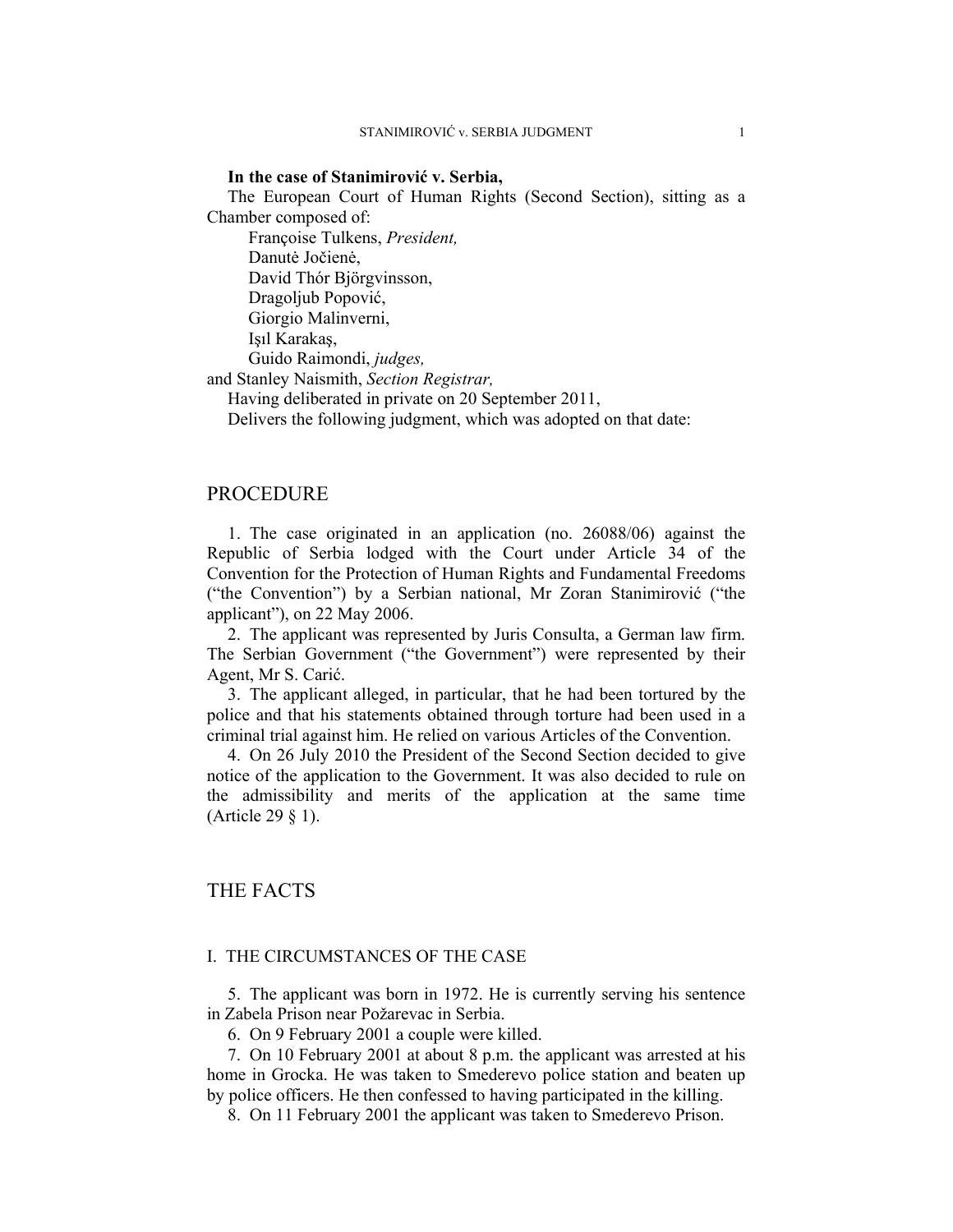9. On 13 February 2001 the applicant was taken to the investigating judge. He met his counsel there, who had meanwhile been appointed by the applicant's wife, but he was not given the opportunity to talk with him in private. While the applicant confirmed his earlier confession, he complained to the judge that he had been beaten up by the police. The applicant was then examined at Smederevo Hospital. According to the medical report, he had a broken rib and bruises on his chest.

10. On 14 February 2001 the applicant was taken to the investigating judge again. His counsel was not present. The applicant met his counsel in private for the first time later that day.

11. On 17 February 2001 the applicant was returned to Smederevo police station and beaten up again. After having collapsed, he was taken to Smederevo Hospital. According to the medical report, he was concussed and had bruises on his head. The investigating judge was informed of the incident.

12. On 19 February 2001 the applicant appeared before the investigating judge again. His counsel was not present.

13. When the applicant was taken to the investigating judge for the fourth time on 16 March 2001, his counsel was present and he retracted his confession.

14. Following a criminal complaint lodged by the applicant's counsel against unidentified criminal police officers, the public prosecutor obtained a report from Smederevo police station rejecting the applicant's allegations. The public prosecutor also obtained the medical reports of 13 and 17 February 2001. On 24 September 2001 the public prosecutor decided not to prosecute and informed the applicant's counsel of the possibility of starting a subsidiary prosecution within eight days. Counsel did not do so.

15. On 4 November 2002 the Smederevo District Court found the applicant and S.P. guilty of murder and sentenced each of them to forty years' imprisonment. On 9 July 2003 the Supreme Court of Serbia quashed that judgment and remitted the case to the first-instance court for a retrial. It instructed the first-instance court to establish whether the applicant had been ill-treated by the police and whether any of his statements were therefore inadmissible.

16. At a hearing held on 13 May 2004, the applicant described his ill-treatment in detail and named the alleged perpetrators for the first time. Counsel for S.P. then applied for the minutes of that hearing to be sent to the public prosecutor with a view to prosecuting the police officers named by the applicant. The public prosecutor, who was present at the hearing, raised an objection. She emphasised that a criminal complaint in that connection had been dismissed on 24 September 2001 and that her office had no intention of dealing with the same case again. Counsel for S.P. then applied for that prosecutor to be excluded from the proceedings. On 17 May 2004 the Smederevo District Chief Public Prosecutor rejected that application, but confirmed that the 2001 decision might be reconsidered in view of the new facts, notably the names of the alleged perpetrators.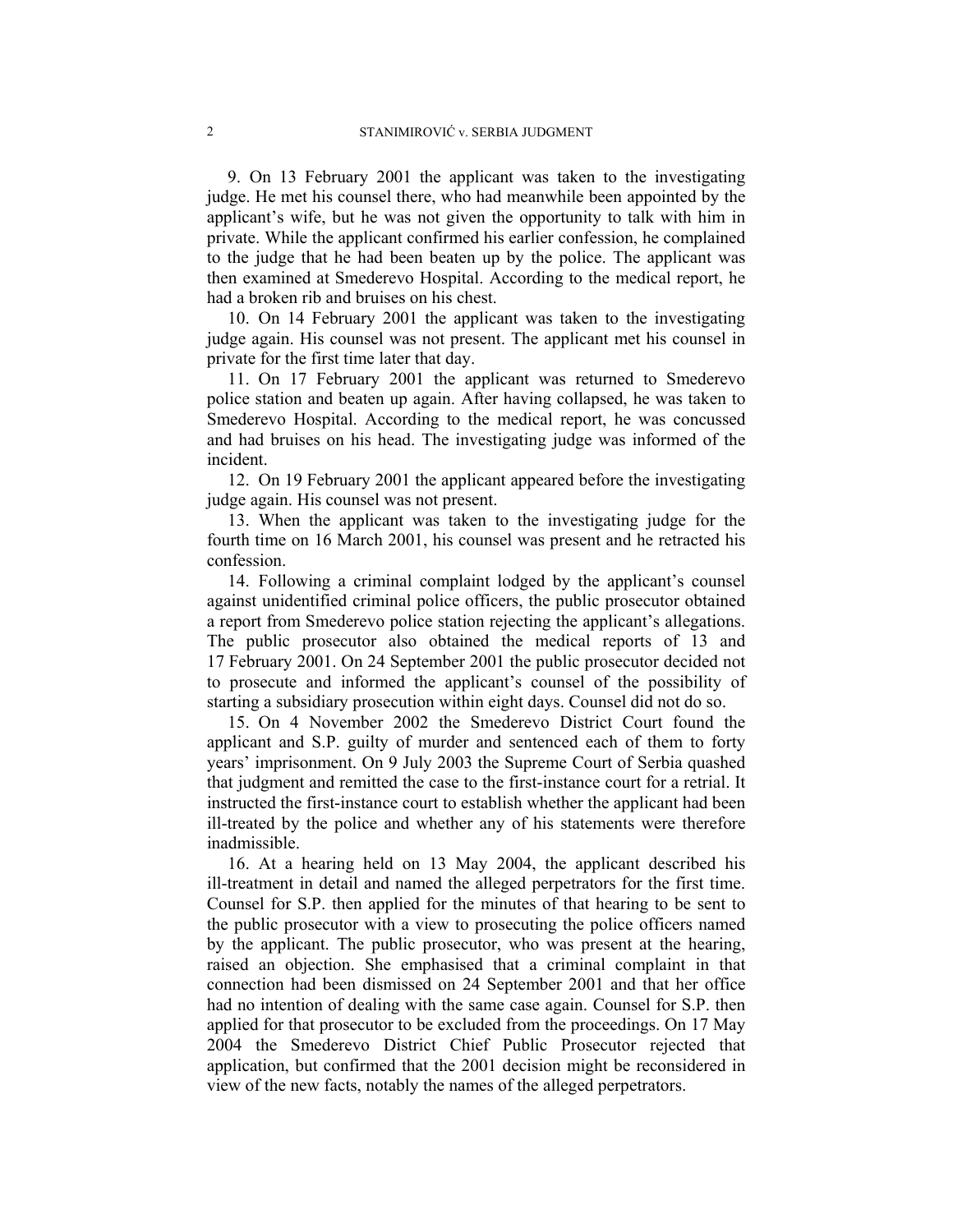17. On 27 December 2004 the Smederevo District Court found the applicant guilty of murder and S.P. of incitement to murder and sentenced each of them to forty years' imprisonment. It held that the applicant had indeed been beaten at Smederevo police station. The applicant's statements made there on 10 and 17 February 2001 were thus declared inadmissible. However, it regarded the statements which the applicant had made before the investigating judge on 13, 14 and 19 February as admissible. The court relied in that regard on an expert report prepared by a team of psychiatrists, stating that the applicant's fear must have receded by the date of his appearance before the investigating judge.

18. The applicant appealed against the judgment of 27 December 2004. He maintained, among other grounds of appeal, that the admission of the statements which he had made before the investigating judge in February 2001 should have also been barred. On 13 May 2005 the Supreme Court of Serbia upheld the first-instance judgment.

19. The applicant appealed against the judgment of 13 May 2005. He repeated that the admission of the statements which he had made before the investigating judge in February 2001 should have also been barred. On 14 April 2006 the Supreme Court of Serbia, in a different formation, upheld the second-instance judgment.

20. On 3 November 2006 the applicant lodged a criminal complaint with the public prosecutor against six police officers in relation to the events of February 2001. On 18 January 2007 the public prosecutor decided not to prosecute. The reasons for that decision are unknown because the applicant was not informed thereof and the entire file was allegedly destroyed in early 2010 (that is, three years after the decision not to prosecute).

21. In March 2011 both the applicant and his counsel applied for the reopening of the criminal proceedings described above. On 17 March 2011 the Smederevo Higher Court rejected both applications. On 29 April 2011 the Belgrade Court of Appeal upheld the decision of 17 March 2011.

#### II. RELEVANT DOMESTIC LAW

22. The Criminal Code 1977 (Official Gazette of the Socialist Republic of Serbia nos. 26/77, 28/77, 43/77, 20/79, 24/84, 39/86, 51/87, 6/89, 42/89, and Official Gazette of the Republic of Serbia nos. 16/90, 21/90, 26/91, 75/91, 9/92, 49/92, 51/92, 23/93, 67/93, 47/94, 17/95, 44/98, 10/02, 11/02, 80/02, 39/03 and 67/03) was in force until 31 December 2005. The relevant Articles read as follows:

#### **Article 65 (Extortion of Confession)**

"(1) Any person acting in an official capacity who uses force or threat ... in order to extort a confession or another statement from an accused, a witness, or another person, shall be punished with imprisonment of between three months and five years.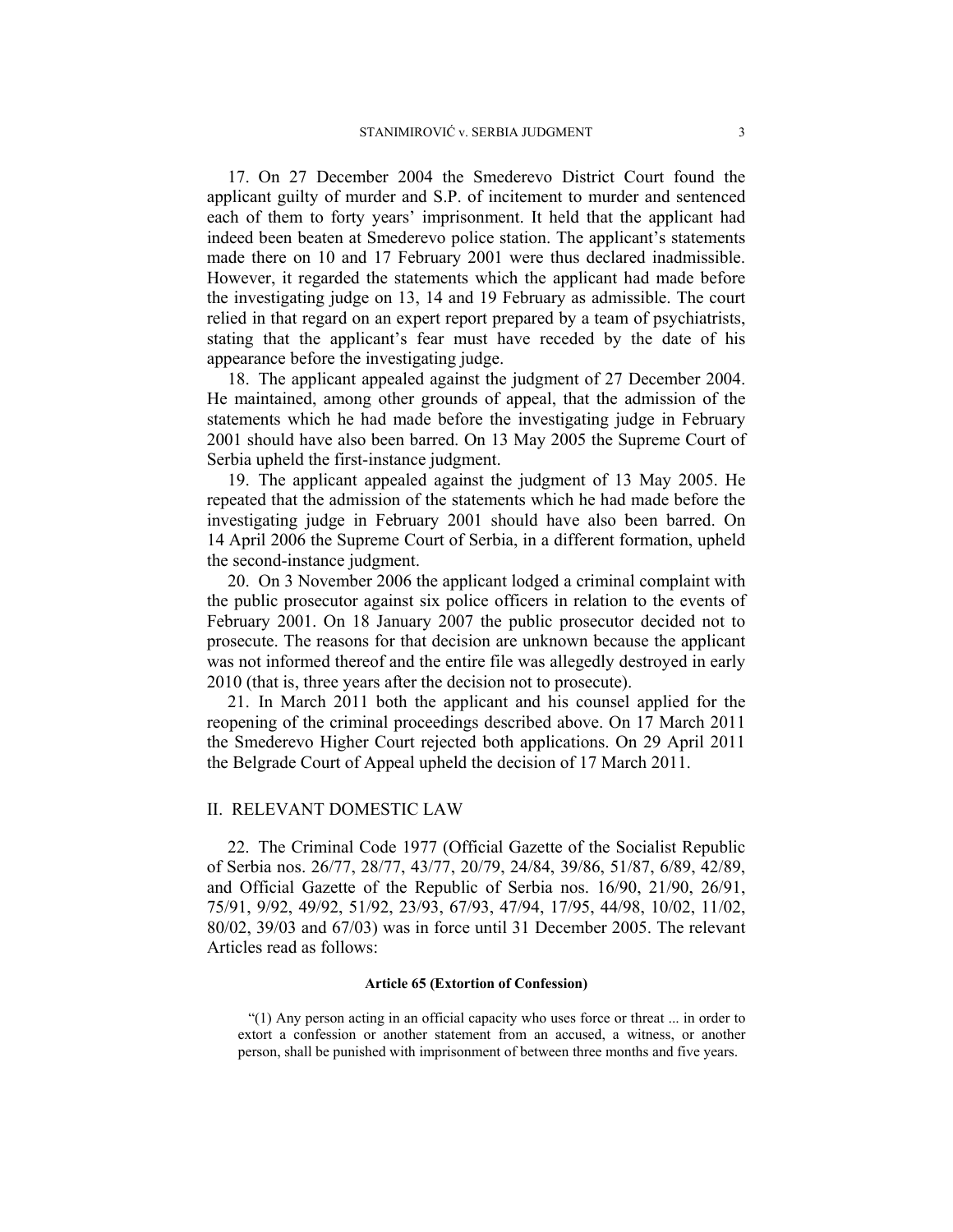(2) If extortion is aggravated by serious violence or results in particularly serious consequences for an accused in criminal proceedings, the offender shall be punished with imprisonment of at least three years."

#### **Article 66 (Ill-treatment)**

"Any person acting in an official capacity who ill-treats, insults or humiliates another, shall be punished with imprisonment of between three months and three years."

23. The Code of Criminal Procedure 2001 (Official Gazette of the Federal Republic of Yugoslavia nos. 70/01 and 68/02 and Official Gazette of the Republic of Serbia nos. 58/04, 85/05, 115/05, 49/07, 20/09 and 72/09) entered into force on 28 March 2002. Most criminal offences (including those mentioned above) are subject to public prosecution, but some minor offences are only subject to private prosecution. Pursuant to Article 20 of the Code, the public prosecutor must prosecute when there is sufficient evidence that a certain individual has committed a criminal offence which is subject to public prosecution. Article 61 of the Code provides that when the public prosecutor decides not to prosecute such an offence because of lack of evidence, the victim of the offence may nevertheless start a subsidiary prosecution within eight days from the notification of that decision.

The Code of Criminal Procedure 1977, which was in force until 28 March 2002, contained similar provisions (see Articles 18 and 60 thereof).

24. In accordance with Article 414 of the Code of Criminal Procedure 2001, as amended in September 2009, the reopening of a criminal trial may be sought where the Constitutional Court or an international court has found that the convicted person's rights have been breached in the trial.

## THE LAW

#### I. ALLEGED VIOLATION OF ARTICLE 3 OF THE CONVENTION

25. The applicant complained that he had been beaten with a baseball bat, punched repeatedly, given electric shocks to his genitals and subjected to death threats and asphyxiation with a plastic bag during his police questioning on 10 and 17 February 2001. He also complained of a lack of an effective investigation into his ill-treatment. Article 3 reads as follows:

"No one shall be subjected to torture or to inhuman or degrading treatment or punishment."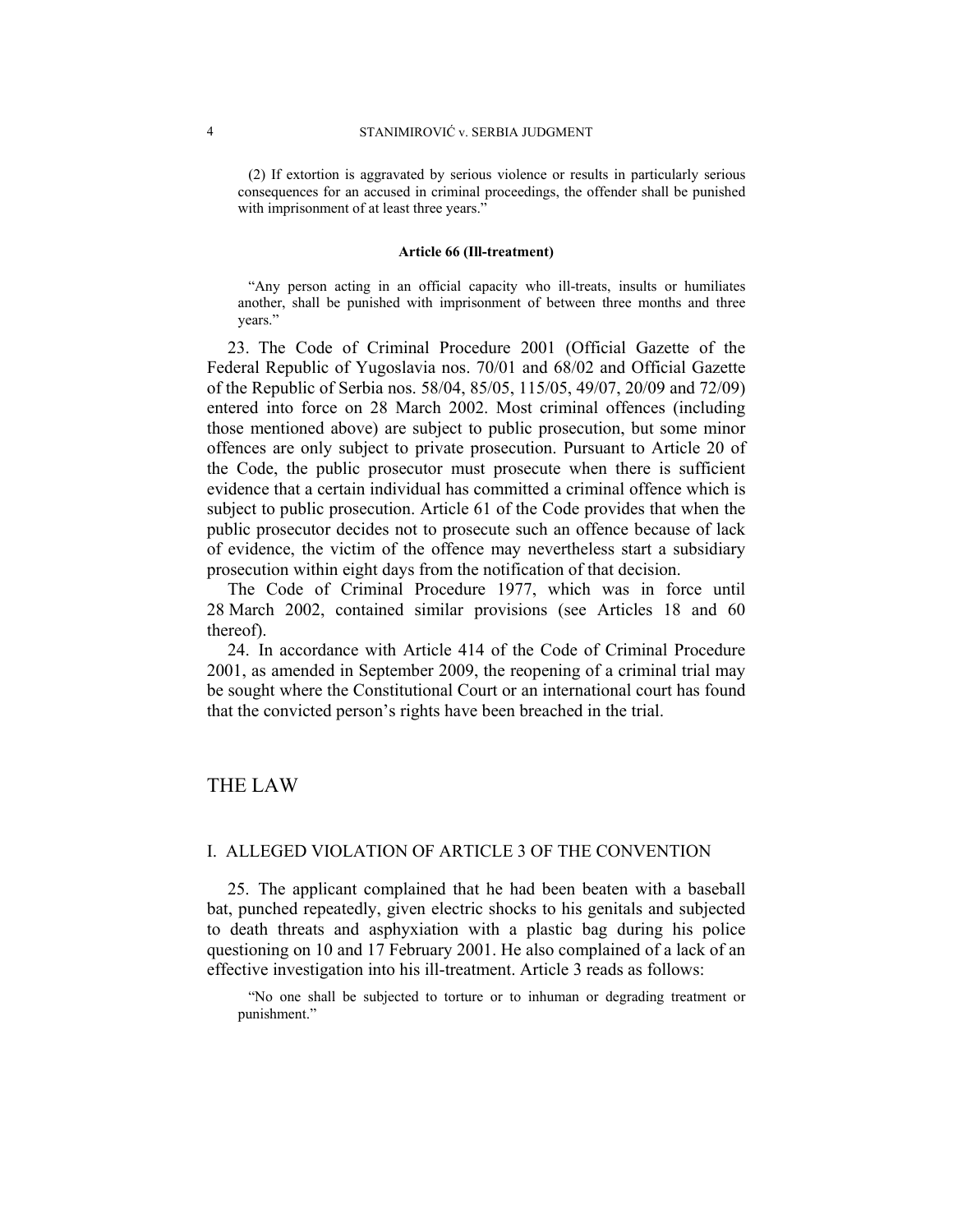#### **A. Admissibility**

26. The Government argued that this complaint was either incompatible *ratione temporis* or out of time or inadmissible on non-exhaustion grounds (given the applicant's failure to start a subsidiary prosecution following the decision of 24 September 2001 not to prosecute). The applicant disagreed.

#### *1. Temporal jurisdiction*

27. Pursuant to the general rules of international law (notably, Article 28 of the Vienna Convention on the Law of Treaties), the Convention does not bind a Contracting Party in relation to any act or fact which took place or any situation which ceased to exist before its entry into force with respect to that Party (see *Blečić v. Croatia* [GC], no. 59532/00, § 70, ECHR 2006-III). In view of the fact that the alleged ill-treatment occurred in February 2001, whereas the Convention entered into force in respect of Serbia on 3 March 2004, the Court lacks temporal jurisdiction to deal with the substantive part of this complaint.

28. However, it is clear from the Court's case-law concerning Article 2 that the procedural obligation to investigate has evolved into a separate and autonomous duty, capable of binding the State even when the death took place before ratification (see *Šilih v. Slovenia* [GC], no. 71463/01, § 159, 9 April 2009). Given the principle of legal certainty, the Court's temporal jurisdiction in this regard is nevertheless not open-ended (ibid, § 161). Where the death occurred before ratification, only procedural acts or omissions occurring after that date can fall within the Court's temporal jurisdiction (ibid, § 162). Furthermore, there must be a genuine connection between the death and the entry into force of the Convention in respect of that State for the procedural obligation to come into effect. In practice, this means that a significant proportion of the procedural steps required by this provision have been, or should have been, carried out after ratification. The Court has also held that circumstances may emerge which cast doubt on the effectiveness of the original investigation and an obligation may arise for further investigations to be pursued (see *Hackett v. the United Kingdom* (dec.), no. 34698/04, 10 May 2005). While it cannot be the case that any assertion can trigger a fresh obligation, where there is a new credible allegation, piece of evidence or item of information relevant to the identification, prosecution or punishment of the perpetrator of an unlawful killing, the authorities are under an obligation to take further investigative measures (see *Brecknell v. the United Kingdom*, no. 32457/04, § 71, 27 November 2007). The principles regarding the procedural obligation to investigate under Article 2, outlined above, apply similarly to the procedural obligation to investigate under Article 3 (see *Tuna v. Turkey*, no. 22339/03, §§ 58-63, 19 January 2010).

29. In the present case, in 2001 the Serbian authorities discontinued the investigation into the applicant's ill-treatment at Smederevo police station which had occurred earlier that year, without having questioned either the applicant or any witnesses. The applicant was questioned for the first time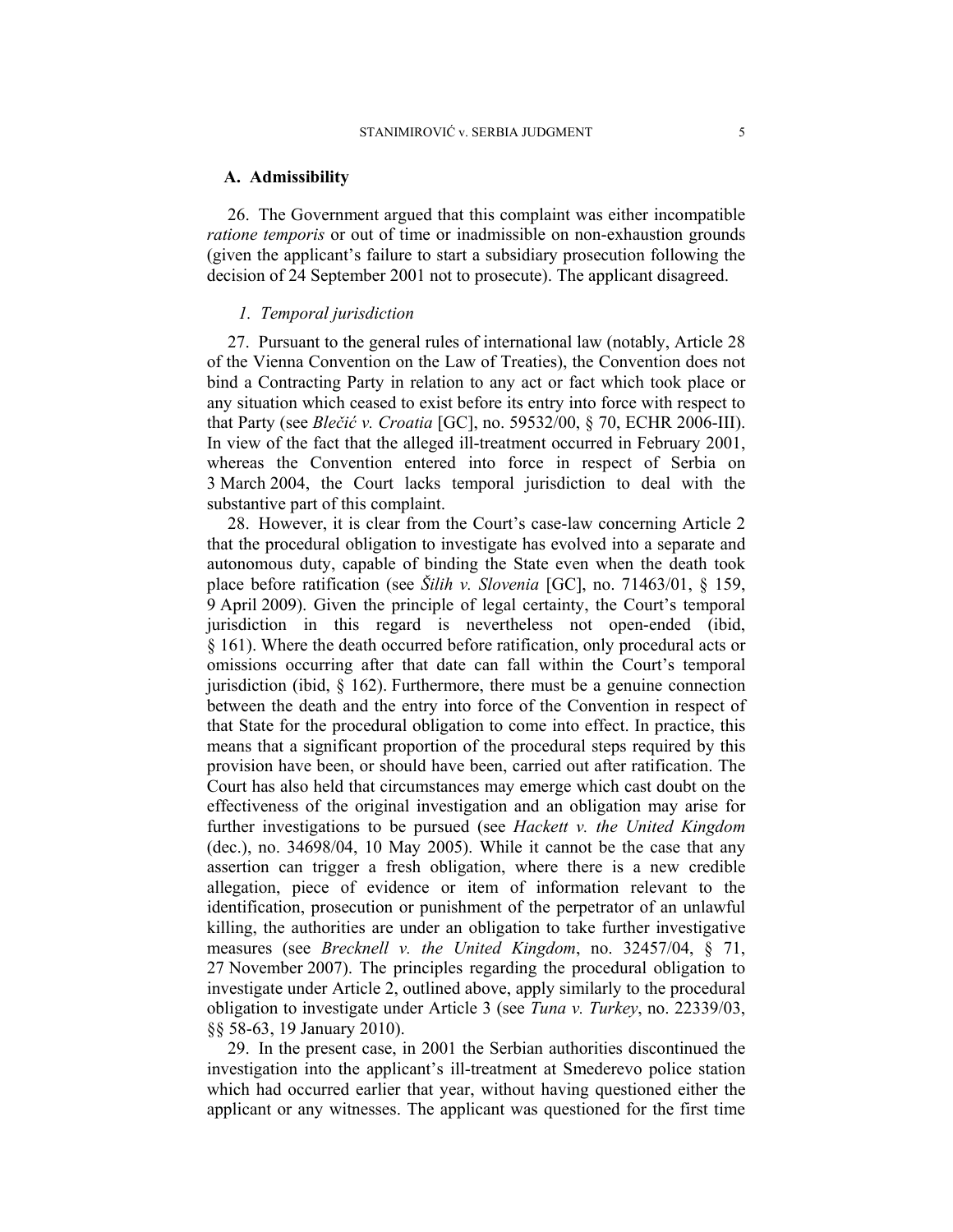about that incident in May 2004, in the context of the criminal trial against him, when he identified the alleged perpetrators. The criminal court then established in December 2004 that the applicant had indeed been ill-treated at Smederevo police station. The Court is of the opinion that this called into question the effectiveness of the original investigation and the obligation to investigate was revived (contrast *Çakir and Others v. Cyprus* (dec.), no. 7864/06, 29 April 2010, in which the names of those allegedly responsible provided in 2005 were already known in 1974). In order to demonstrate that there was no relevant new information after ratification, the Government maintained that the names of the alleged perpetrators could have easily been established already in 2001. However, this argument reinforces the doubts about the effectiveness of the original investigation, more than anything else. The Court therefore dismisses the Government's objection.

#### *2. Six-month time-limit*

30. The purpose of the six-month rule is to promote security of the law (see *P.M. v. the United Kingdom* (dec.), no. 6638/03, 24 August 2004). It should ensure that it is possible to ascertain the facts of a case before that possibility fades away, making a fair examination of the question in issue next to impossible (see *Pavlenko v. Russia*, no. 42371/02, § 69, 1 April 2010).

31. The six-month period runs from the date of the final decision in the process of exhaustion of domestic remedies. That being said, where it is clear from the outset that no effective remedy is available to the applicant, the period runs from the date of the act in issue, or from the date of knowledge of that act or its effect on or prejudice to the applicant (see *Dennis and Others v. the United Kingdom* (dec.), no. 76573/01, 2 July 2002). Nor can Article 35 § 1 be interpreted in a manner which would require an applicant to seize the Court of his complaint before his position in connection with the matter has been finally settled at the domestic level. Where, therefore, an applicant avails himself of an apparently existing remedy and only subsequently becomes aware of circumstances which render the remedy ineffective, it may be appropriate for the purposes of Article 35 § 1 to take the start of the six-month period from the date when the applicant first became or ought to have become aware of those circumstances (see *Paul and Audrey Edwards v. the United Kingdom* (dec.), no. 46477/99, 7 June 2001).

32. The Court has held in cases concerning the obligation to investigate under Article 2 of the Convention that where a death has occurred, applicant relatives are expected to keep track of the progress of the investigation and to lodge their applications with due expedition once they are, or should have become, aware of the lack of any effective investigation (see *Bulut and Yavuz v. Turkey* (dec.), no. 73065/01, 28 May 2002; *Bayram and Yıldırım v. Turkey* (dec.), no. 38587/97, ECHR 2002-III; and *Varnava and Others v. Turkey* [GC], nos. 16064/90, 16065/90, 16066/90, 16068/90, 16069/90, 16070/90, 16071/90, 16072/90 and 16073/90, § 158, 18 September 2009).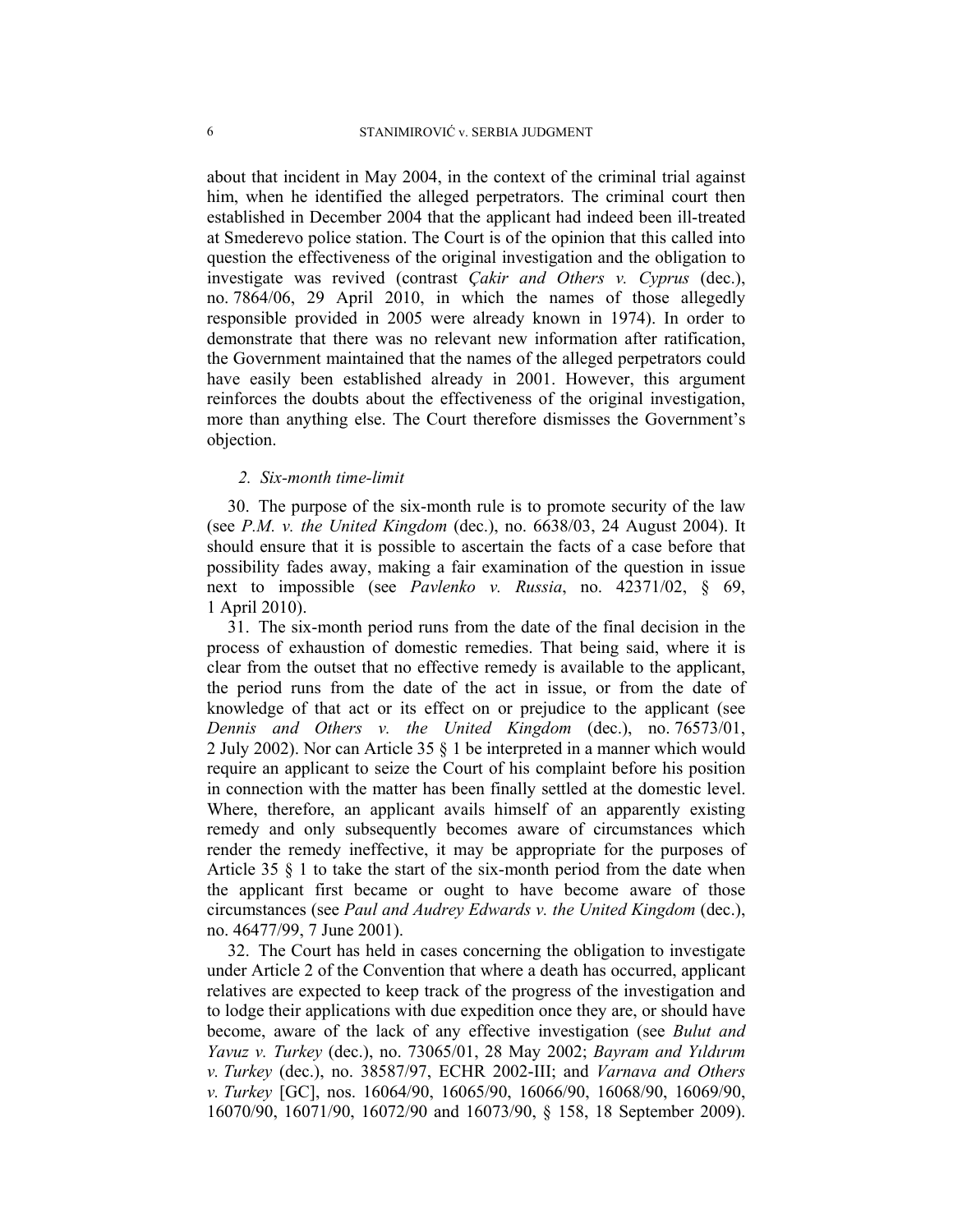The Court considers that the same principle applies, by analogy, to cases concerning the obligation to investigate under Article 3 of the Convention

33. Turning to the case at hand, it has been established in paragraph **Error! Reference source not found.** above that the obligation to investigate was revived after ratification. In May 2004 a senior public prosecutor confirmed that a 2001 decision not to prosecute might be reconsidered (see paragraph **Error! Reference source not found.** above). What is more, in December 2004 the criminal court found that the applicant had indeed been a victim of police brutality (see paragraph **Error! Reference source not found.** above). It is striking that the prosecutor nevertheless failed to take any action in that regard. It is true that with the passage of time the applicant must have become aware of the lack of an effective investigation; this is shown by the fact that he lodged a new criminal complaint in November 2006 (see paragraph **Error! Reference source not found.** above). That being said, the relatively short period involved is not sufficient for the Court to conclude that the applicant should already have been aware more than six months before he lodged the application in May 2006 of the ineffectiveness of the investigation. It follows that this complaint is not out of time for the purposes of Article 35 § 1 of the Convention. This objection is therefore also to be dismissed.

#### *3. Exhaustion of domestic remedies*

34. The general principles in this connection were restated in *Vinčić and Others v. Serbia*, nos. 44698/06, 44700/06, 44722/06, 44725/06, 49388/06, 50034/06, 694/07, 757/07, 758/07, 3326/07, 3330/07, 5062/07, 8130/07, 9143/07, 9262/07, 9986/07, 11197/07, 11711/07, 13995/07, 14022/07, 20378/07, 20379/07, 20380/07, 20515/07, 23971/07, 50608/07, 50617/07, 4022/08, 4021/08, 29758/07 and 45249/07, §§ 48-49, 1 December 2009).

35. Given that the obligation to investigate was revived after ratification (paragraph **Error! Reference source not found.** above), any procedural omissions caused by the applicant beforehand, such as his failure to start a subsidiary prosecution following the 2001 decision not to prosecute, are irrelevant. With regard to the period thereafter, the Court notes that in May 2004 a senior prosecutor confirmed that the 2001 decision might be reconsidered, but no action has been taken in this regard. Moreover, following the applicant's new criminal complaint of November 2006, the relevant prosecutor again decided not to prosecute in January 2007, but the applicant was not notified of that decision and could therefore not start a subsidiary prosecution. Having regard to the foregoing, this complaint cannot be declared inadmissible on non-exhaustion grounds (*Jašar v. the former Yugoslav Republic of Macedonia* (dec.), no. 69908/01, 11 April 2006) and this objection must also be dismissed.

#### *4. Conclusion*

36. The Court notes that the complaint concerning the procedural aspect of Article 3 is not manifestly ill-founded within the meaning of Article 35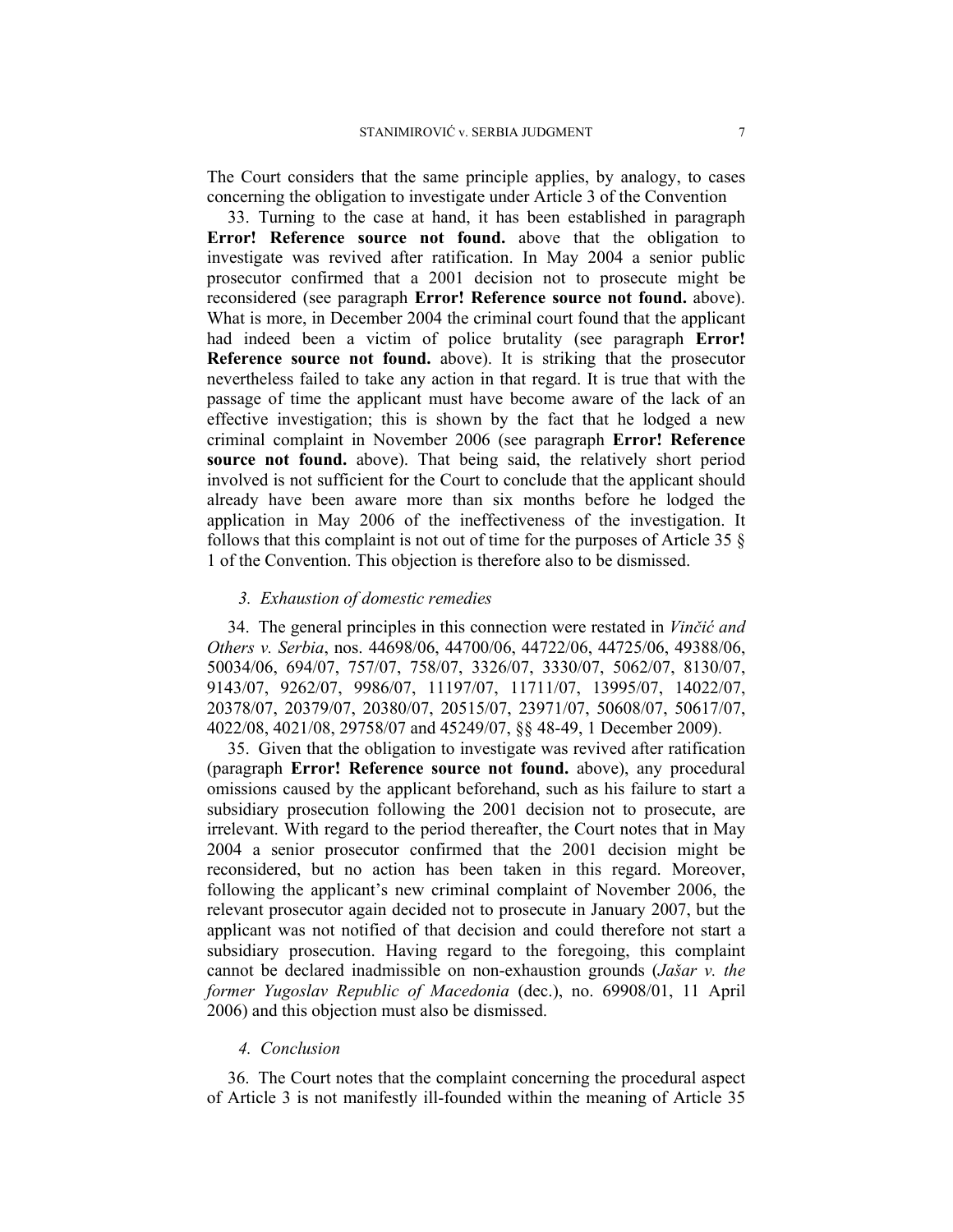§ 3 (a) of the Convention and that it is not inadmissible on any other grounds. It must therefore be declared admissible.

#### **B. Merits**

37. The applicant criticised in very general terms the manner in which the official investigation into his ill-treatment was conducted.

38. The Government did not submit any observations as to the merits of this complaint.

39. The Court reiterates that where a person makes a credible assertion, as in this case, that he has suffered treatment contrary to Article 3 at the hands of State agents, that provision, read in conjunction with the general duty under Article 1 of the Convention to "secure to everyone within their jurisdiction the rights and freedoms defined in ... [the] Convention", requires by implication that there should be an effective official investigation (see, among many authorities, *Labita v. Italy* [GC], no. 26772/95, § 131, ECHR 2000-IV). Whatever the method of investigation, the authorities must act as soon as an official complaint has been lodged. Even when strictly speaking no complaint has been made, an investigation must be started if there are sufficiently clear indications that ill-treatment has been used. The authorities must take into account the particularly vulnerable situation of victims and the fact that people who have been subjected to serious ill-treatment will often be less ready or willing to make a complaint (see *Batı and Others v. Turkey*, nos. 33097/96 and 57834/00, § 133, ECHR 2004-IV, and the authorities cited therein).

40. The Court has also held that the investigation should be capable of leading to the identification and punishment of those responsible. If not, the general legal prohibition of torture and inhuman and degrading treatment and punishment would, despite its fundamental importance, be ineffective in practice and it would be possible in some cases for State agents to abuse the rights of those within their control with virtual impunity (see *Labita*, cited above,  $\S$  131). The investigation must also be thorough: the authorities must always make a serious attempt to find out what happened and should not rely on hasty or ill-founded conclusions to close their investigation or as the basis of their decisions. Furthermore, the investigation must be prompt and independent. The investigation lacked independence where members of the same unit as those implicated in the alleged ill-treatment were undertaking the investigation (*Mikheyev v. Russia*, no. 77617/01, §§ 108-110, 26 January 2006). Lastly, the investigation must afford a sufficient element of public scrutiny to secure accountability. While the degree of public scrutiny required may vary, the complainant must be afforded effective access to the investigatory procedure in all cases (*Batı and Others*, cited above, § 137).

41. In the present case, notwithstanding the fact that it was established at the applicant's criminal trial that he had been ill-treated in February 2001 and the potential perpetrators were identified, no criminal investigation has been conducted. It is thus clear that the aforementioned standards have not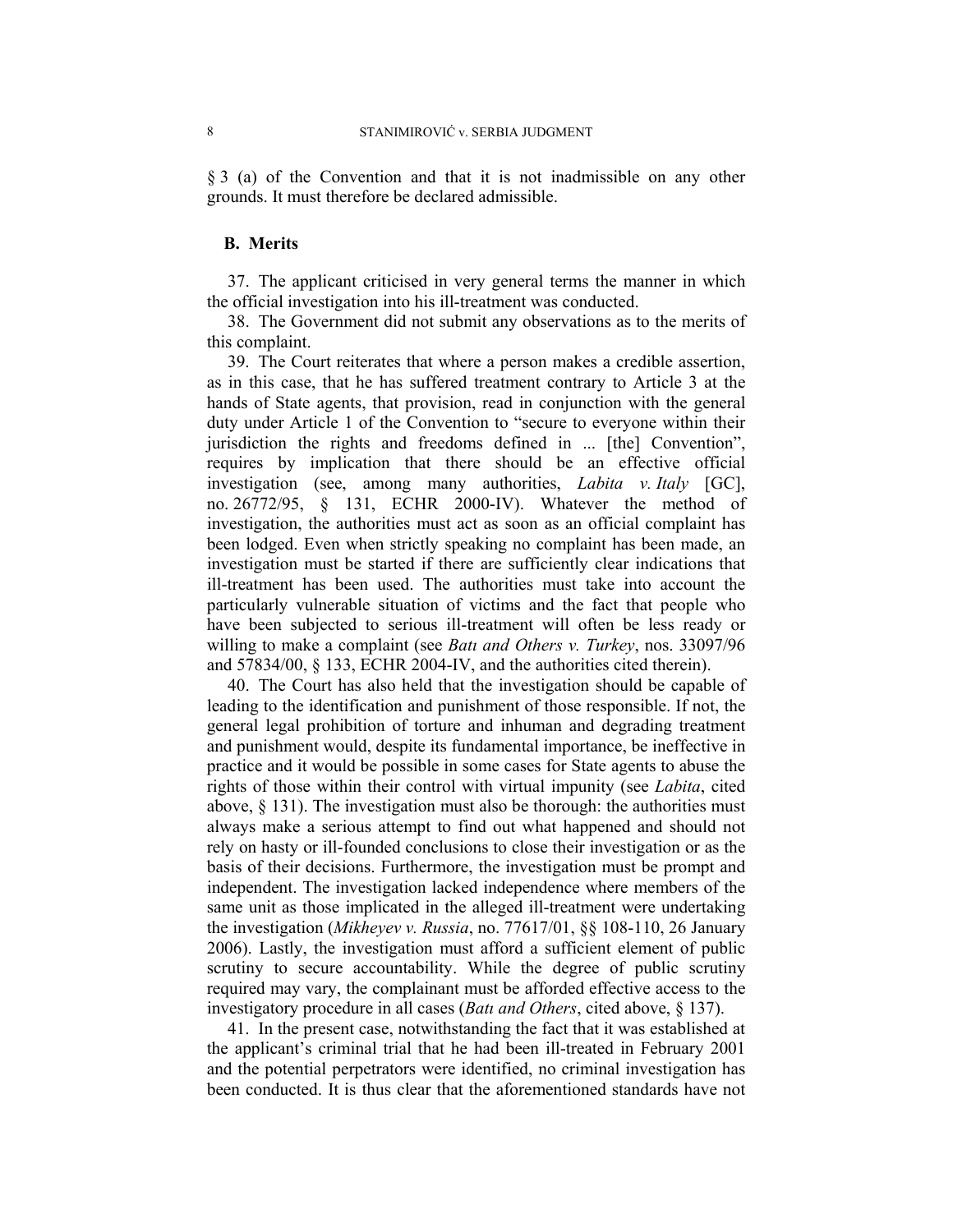been satisfied. Accordingly, there has been a violation of Article 3 of the Convention.

#### II. ALLEGED VIOLATION OF ARTICLE 5 § 3 OF THE CONVENTION

42. The applicant complained under Article 5 § 3 about the length of his pre-trial detention. This provision reads as follows:

"Everyone arrested or detained in accordance with the provisions of paragraph 1 (c) of this Article shall be brought promptly before a judge or other officer authorised by law to exercise judicial power and shall be entitled to trial within a reasonable time or to release pending trial. Release may be conditioned by guarantees to appear for trial."

43. The applicant's pre-trial detention began when he was arrested on 10 February 2001. He was detained for the purposes of Article 5 § 3 until his conviction by the Smederevo District Court on 4 November 2002. From that date until 9 July 2003, when the Supreme Court quashed the first-instance decision, he was detained "after conviction by a competent court", within the meaning of Article 5  $\S$  1 (a) and therefore that period of his detention falls outside the scope of Article 5 § 3 (see *Solmaz v. Turkey*, no. 27561/02, § 34, ECHR 2007-II). From 9 July 2003 until his fresh conviction by the Smederevo District Court on 27 December 2004, the applicant was again in pre-trial detention for the purposes of Article 5 § 3 of the Convention. Since the applicant did not use any domestic remedies in this regard, the six-month time-limit runs from 27 December 2004 (the principles concerning the six-month rule are set out in paragraphs **Error! Reference source not found.**-**Error! Reference source not found.** above). This complaint is therefore also out of time for the purposes Article 35 § 1 of the Convention and must be rejected pursuant to Article 35 § 4.

## III. ALLEGED VIOLATION OF ARTICLE 6 § 1 OF THE **CONVENTION**

44. The applicant complained under Article 6 § 1 about the admission at his criminal trial of statements which he had made before the investigating judge on 13, 14 and 19 February 2001. This provision, in so far as relevant, reads as follows:

"In the determination of ... any criminal charge against him, everyone is entitled to a fair ... hearing ... by [a] ... tribunal ..."

#### **A. Admissibility**

45. The Government maintained that this complaint was out of time. The applicant disagreed.

46. In accordance with the principles outlined above (paragraphs **Error! Reference source not found.**-**Error! Reference source not found.** above), the six-month period runs from the date of the final decision in the process of exhaustion of domestic remedies. The criminal trial against the applicant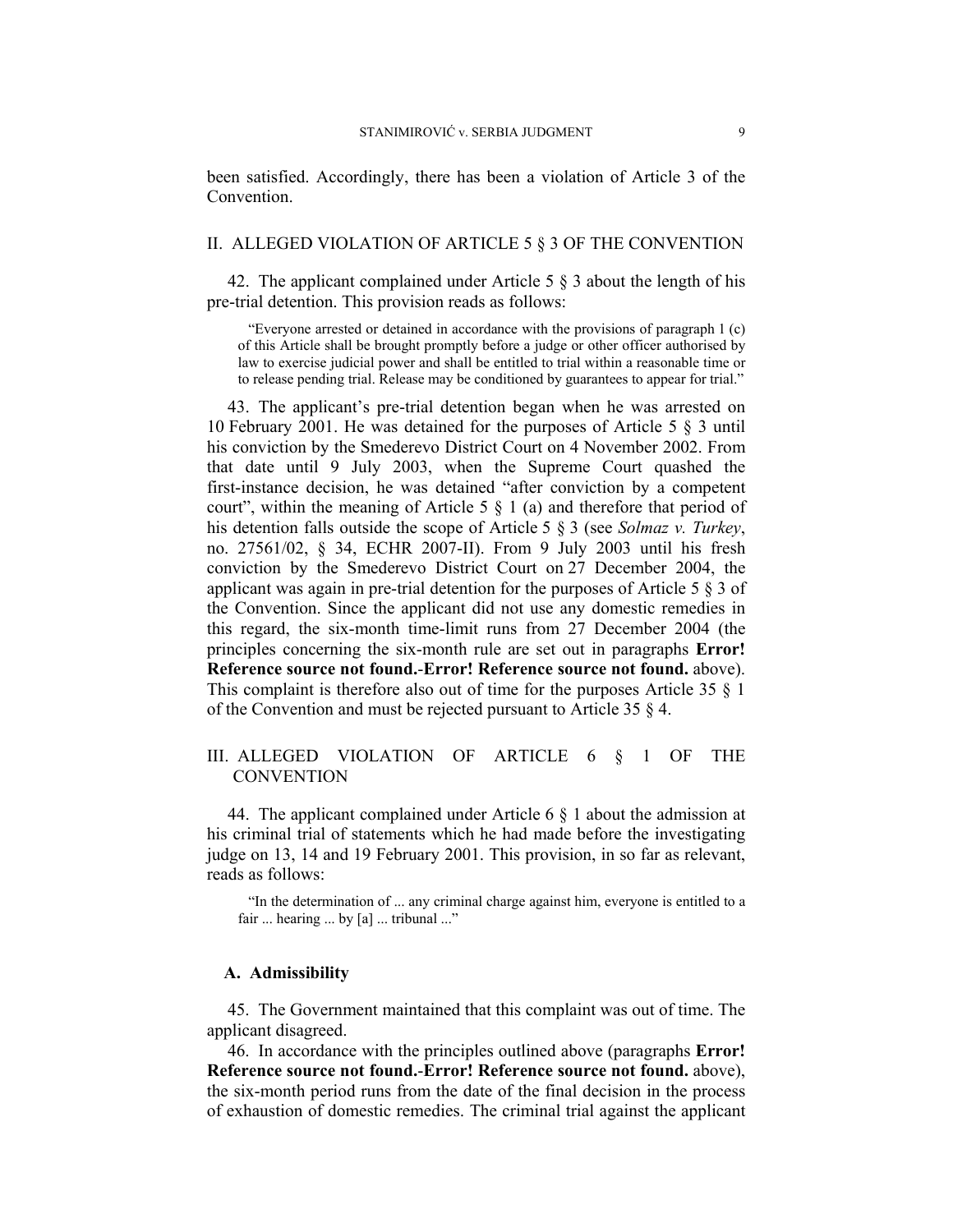finally ended on 14 April 2006 (see paragraph **Error! Reference source not found.** above), whereas he lodged this complaint with the Court on 22 May 2006. The Government's objection must therefore be dismissed.

47. As this complaint is not manifestly ill-founded within the meaning of Article 35 § 3 (a) of the Convention and it is not inadmissible on any other grounds, it must be declared admissible.

#### **B. Merits**

48. The applicant claimed that he had made his confession before the investigating judge on 13, 14 and 19 February 2001 as a consequence of his ill-treatment at Smederevo police station on 10 and 17 February and that the use of that confession at his criminal trial should have thus been barred.

49. Without calling into question that the applicant had indeed been ill-treated by the police and that his statements made before the investigating judge had indeed been used at his criminal trial, the Government argued that this did not amount to a breach of Article 6 as those statements had not been the only evidence against the applicant.

50. The Court agrees with the Government that it is not its function to deal with errors of fact or law allegedly committed by national courts unless and in so far as they may have infringed rights protected by the Convention. While Article 6 guarantees the right to a fair hearing, it does not lay down any rules on the admissibility of evidence as such, which is primarily a matter for regulation under national law (*Schenk v. Switzerland*, 12 July 1988, §§ 45-46, Series A no. 140; *Teixeira de Castro v. Portugal*, 9 June 1998, § 34, *Reports of Judgments and Decisions* 1998-IV; and *Heglas v. the Czech Republic*, no. 5935/02, § 84, 1 March 2007). It is, therefore, not the role of the Court to determine, as a matter of principle, whether particular types of evidence – for example, evidence obtained unlawfully in terms of domestic law – may be admissible. The question which must be answered is whether the proceedings as a whole, including the way in which the evidence was obtained, were fair. This involves an examination of the unlawfulness in question and, where the violation of another Convention right is concerned, the nature of the violation found (see *Khan v. the United Kingdom*, no. 35394/97, § 34, ECHR 2000-V; *P.G. and J.H. v. the United Kingdom*, no. 44787/98, § 76, ECHR 2001-IX; and *Allan v. the United Kingdom*, no. 48539/99, § 42, ECHR 2002-IX).

51. However, particular considerations apply in respect of the use in criminal proceedings of evidence obtained in breach of Article 3. The Court has held that the admission of statements obtained as a result of torture or other ill-treatment as evidence to establish the relevant facts in criminal proceedings renders the proceedings as a whole unfair. This finding applies irrespective of the probative value of the statements and irrespective of whether their use has been decisive in securing a conviction (see *Gäfgen v. Germany* [GC], no. 22978/05, § 166, 1 June 2010).

52. In the present case, the Court observes that the domestic courts held that the applicant had been ill-treated at Smederevo police station and did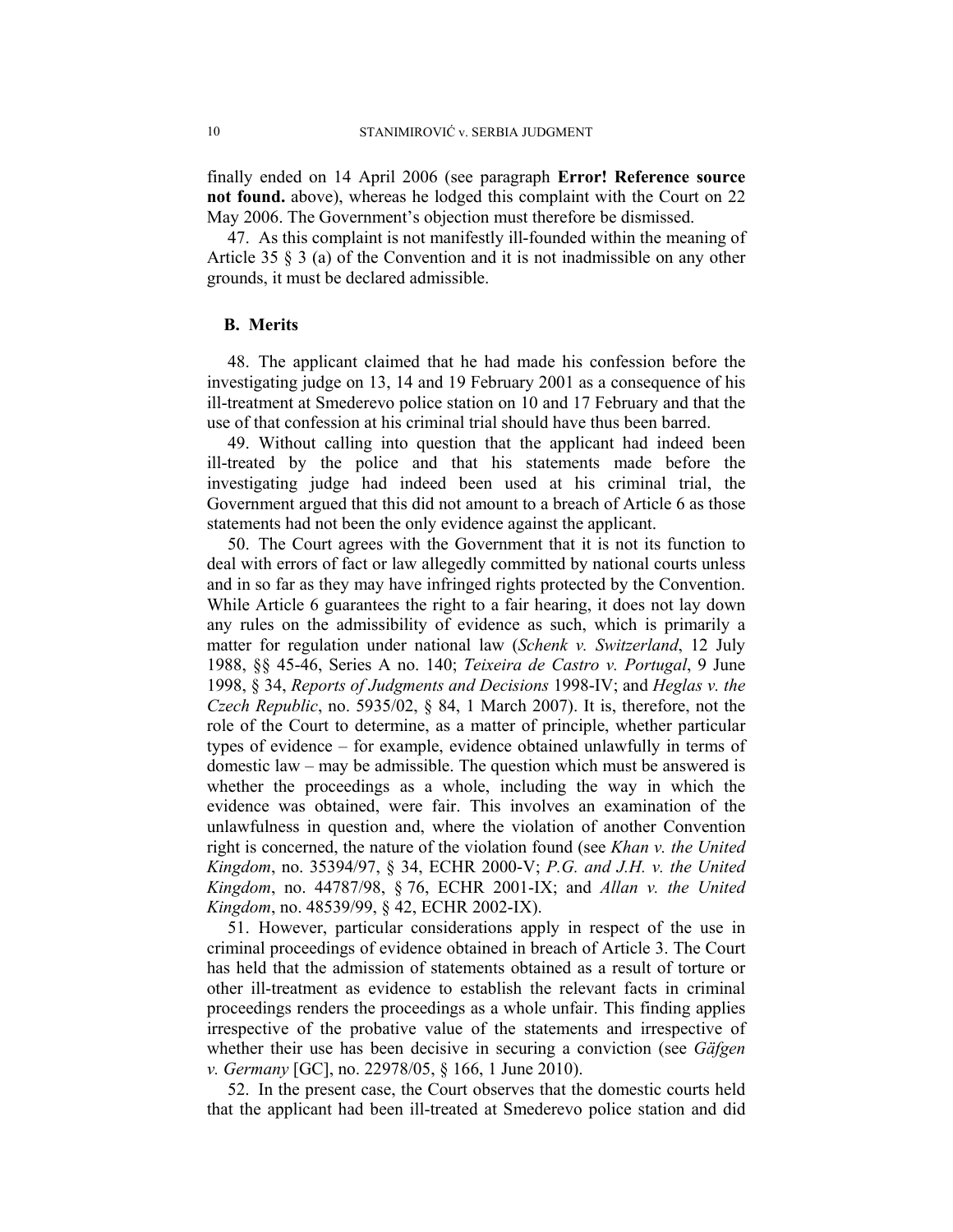not admit in evidence the statements which he had made there on 10 and 17 February 2001. However, they refused to bar the admission of the statements which the applicant had made before the investigating judge on 13, 14 and 19 February 2001. It is further noted that the medical reports confirmed that the applicant had indeed been brutally beaten up (his injuries included a broken rib) and that the Government did not contest the veracity of the applicant's allegation that he had also received electric shocks and been subjected to death threats and asphyxiation. In view of the seriousness of this ill-treatment as well as its proximity to the confession made before the investigating judge, the Court sees no reason to doubt that the applicant did indeed make that confession in fear of further ill-treatment by the police and therefore as a result of his ill-treatment at Smederevo police station. The fact that the police were able to secure the applicant's return to police custody and continue with his ill-treatment even after the applicant had been committed to a remand prison proves that his fears were reasonable (compare *Harutyunyan v. Armenia*, no. 36549/03, § 65, ECHR 2007-VIII). Furthermore, the applicant was not able to consult properly (notably, in private) with his lawyer prior to making the confession before the investigating judge on 13 February 2001 and made statements before the investigating judge on 14 and 19 February 2001 in the absence of his lawyer (compare *Hacı Özen v. Turkey*, no. 46286/99, § 102, 12 April 2007). In these circumstances, the Court concludes that regardless of the impact those statements had on the outcome of the criminal trial, their use rendered the trial as a whole unfair. There has accordingly been a breach of Article 6 § 1 of the Convention.

## IV. ALLEGED VIOLATION OF ARTICLE 6 § 2 OF THE **CONVENTION**

53. The applicant further complained about certain statements given by the investigating judge on 31 October 2001. He relied on Article 6 § 2 of the Convention, which reads as follows:

"Everyone charged with a criminal offence shall be presumed innocent until proved guilty according to law."

54. In view of the fact that the Convention entered into force in respect of Serbia on 3 March 2004, this complaint is incompatible *ratione temporis* for the purposes of Article 35  $\S$  3 (a) (the principles concerning the Court's temporal jurisdiction are outlined in paragraphs **Error! Reference source not found.**-**Error! Reference source not found.** above). It must hence be rejected pursuant to Article 35 § 4 of the Convention.

## V. ALLEGED VIOLATION OF ARTICLE 7 § 1 OF THE CONVENTION

55. Lastly, the applicant complained that a heavier penalty had been imposed on him than the one that was applicable at the time the criminal offence was committed. He relied on Article 7 § 1, which reads as follows: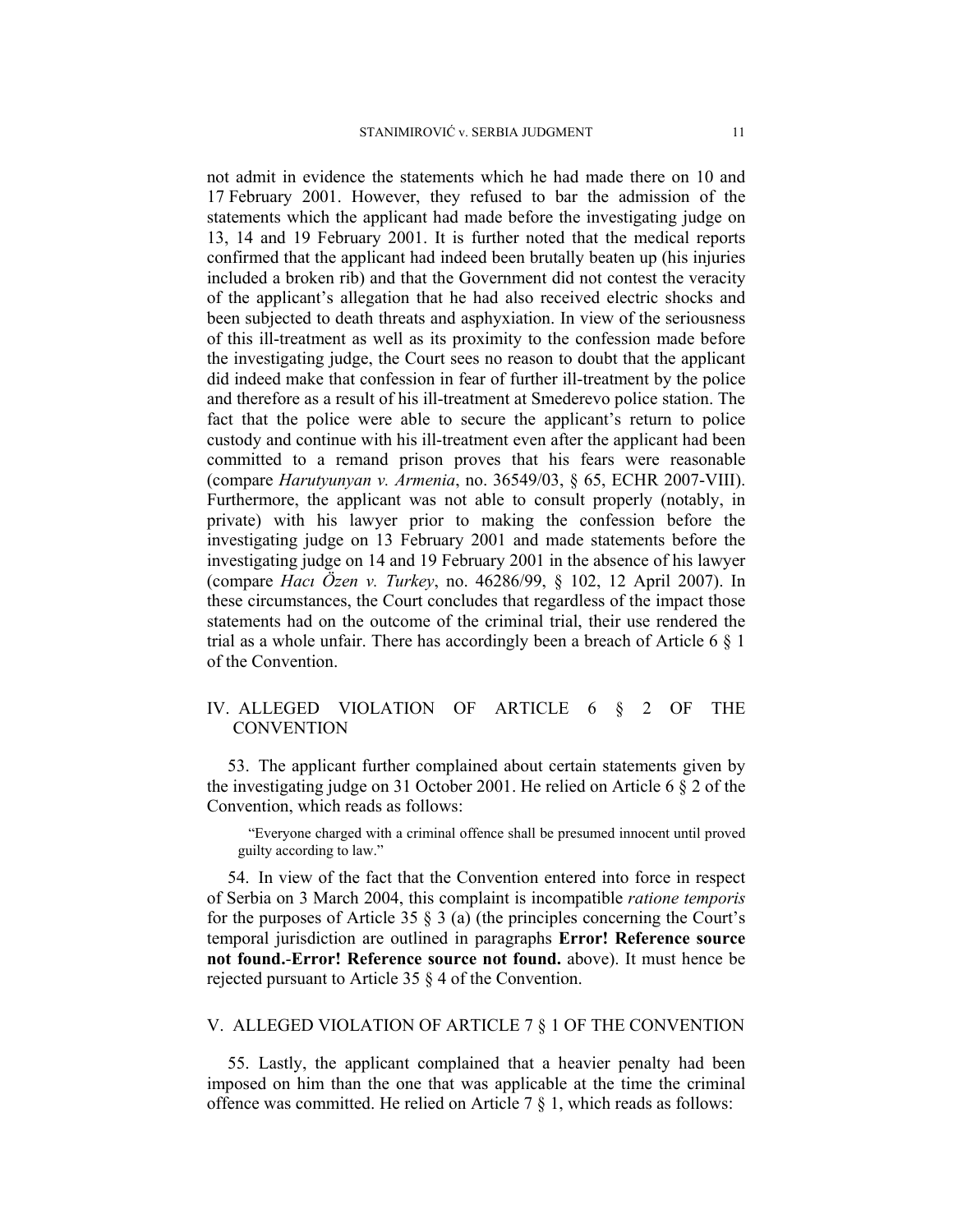"No one shall be held guilty of any criminal offence on account of any act or omission which did not constitute a criminal offence under national or international law at the time when it was committed. Nor shall a heavier penalty be imposed than the one that was applicable at the time the criminal offence was committed."

56. The Court notes that the applicant's criminal trial ended on 14 April 2006 (see paragraph **Error! Reference source not found.** above), whereas the applicant lodged this complaint with the Court in his observations of 19 January 2011. This complaint is thus out of time for the purposes of Article 35 § 1 of the Convention and must be rejected pursuant to Article 35 § 4.

## VI. APPLICATION OF ARTICLE 41 OF THE CONVENTION

#### 57. Article 41 of the Convention provides:

"If the Court finds that there has been a violation of the Convention or the Protocols thereto, and if the internal law of the High Contracting Party concerned allows only partial reparation to be made, the Court shall, if necessary, afford just satisfaction to the injured party."

#### **A. Damage**

58. The applicant claimed 100,900 euros (EUR) in respect of pecuniary damage (the cost of the items seized during his arrest, lost earnings in the amount of EUR 500 per month spent in prison, the value of the packages sent to the applicant by his parents and the cash transfers made by them) and EUR 1,500,000 in respect of non-pecuniary damage. The Government considered the amounts claimed to be excessive.

59. The Court does not discern any causal link between the breaches found and the pecuniary damage alleged; it therefore rejects this claim. On the other hand, it is clear that the applicant sustained some non-pecuniary loss arising from the breaches found, for which he should be compensated. Making its assessment on an equitable basis, as required by Article 41 of the Convention, it awards the applicant EUR 13,000 in this respect, plus any tax that may be chargeable. It is further noted that the Serbian Code of Criminal Procedure allows applicants to seek the reopening of their trial where the Court has found that the convicted person's rights have been breached in the trial, as in the present case (see paragraph **Error! Reference source not found.** above).

#### **B. Costs and expenses**

60. The applicant also claimed the following amounts for the costs and expenses incurred before the domestic courts and the Court: EUR 20,000 claimed by Mr N. Vještica; EUR 3,000 claimed by Mr A. Petronijević; EUR 2,500 claimed by Ms B. Đukić; EUR 2,000 claimed by Mr V. Bukić; EUR 1,500 claimed by Mr M. Ružojčić; EUR 3,000 claimed by Mr J. Simić; EUR 36,400 claimed by Mr G. Petronijević; EUR 3,415 claimed by Mr D. Kostić; EUR 1,000 claimed by Ms D. Đokić; and EUR 4,500 claimed by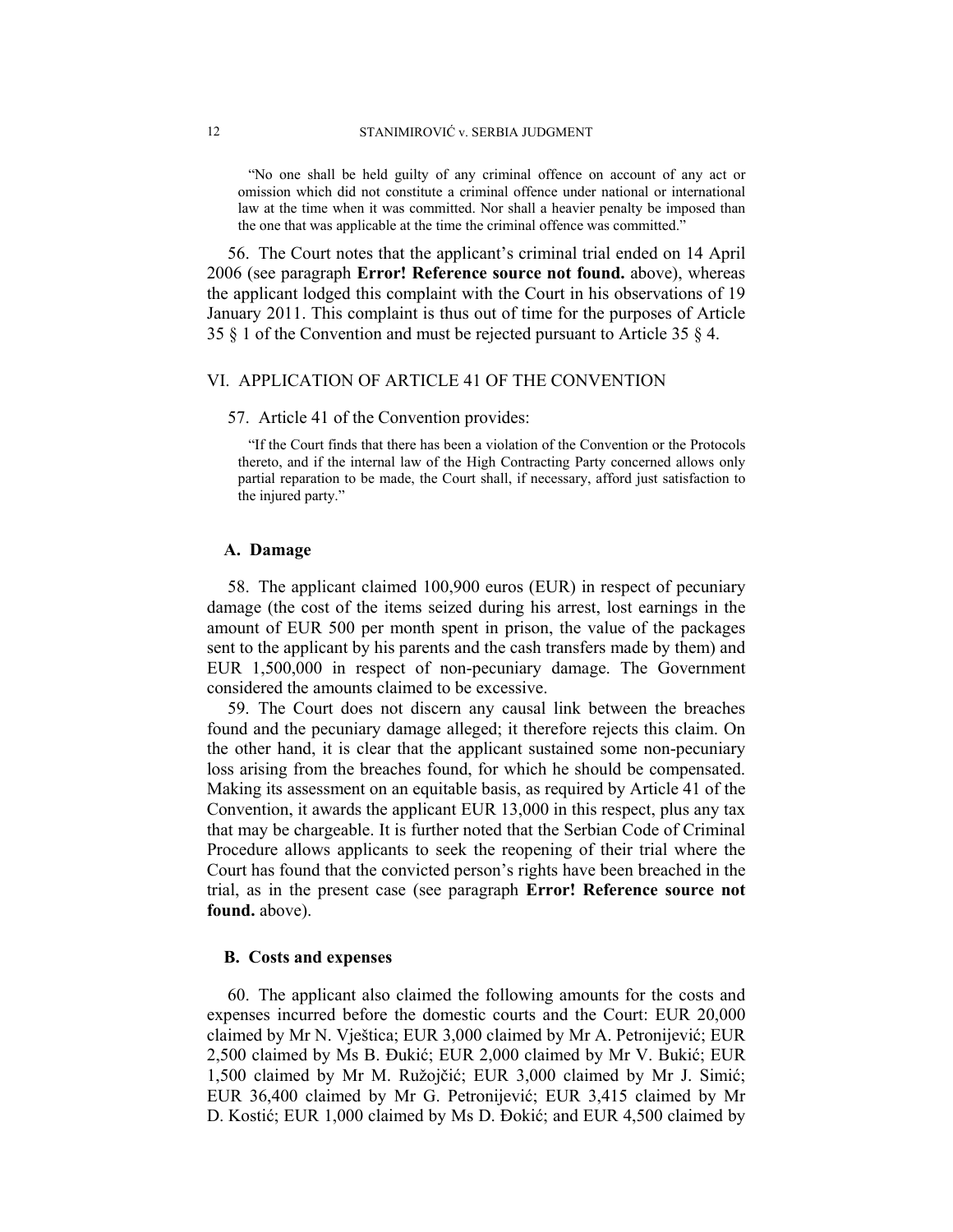Juris Consulta (a German law firm representing the applicant before this Court), together with disbursements such as medical examinations and family visits.

61. The Government considered the amounts claimed to be excessive.

62. According to the Court's case-law, an applicant is entitled to the reimbursement of costs and expenses only in so far as it has been shown that these have been actually and necessarily incurred and are reasonable as to quantum. That is, the applicant must have paid them, or be bound to pay them, pursuant to a legal or contractual obligation, and they must have been unavoidable in order to prevent the violation found or to obtain redress. The Court requires itemised bills and invoices that are sufficiently detailed to enable it to determine to what extent the above requirements have been met. In the present case, regard being had to the documents in its possession and the above criteria, the Court considers it reasonable to award the sum of EUR 5,000, plus any tax that may be chargeable to the applicant, covering costs under all heads.

## **C. Default interest**

63. The Court considers it appropriate that the default interest should be based on the marginal lending rate of the European Central Bank, to which should be added three percentage points.

## FOR THESE REASONS, THE COURT

- 1. *Declares* by a majority the complaint concerning the procedural aspect of Article 3 of the Convention admissible;
- 2. *Declares* unanimously the complaint under Article 6 § 1 of the Convention admissible;
- 3. *Declares* unanimously the remainder of the application inadmissible;
- 4. *Holds* by five votes to two that there has been a violation of Article 3 of the Convention;
- 5. *Holds* unanimously that there has been a violation of Article 6 § 1 of the Convention;
- 6. *Holds* by five votes to two

(a) that the respondent State is to pay the applicant, within three months from the date on which the judgment becomes final in accordance with Article 44 § 2 of the Convention, EUR 13,000 (thirteen thousand euros), plus any tax that may be chargeable, in respect of non-pecuniary damage and EUR 5,000 (five thousand euros), plus any tax that may be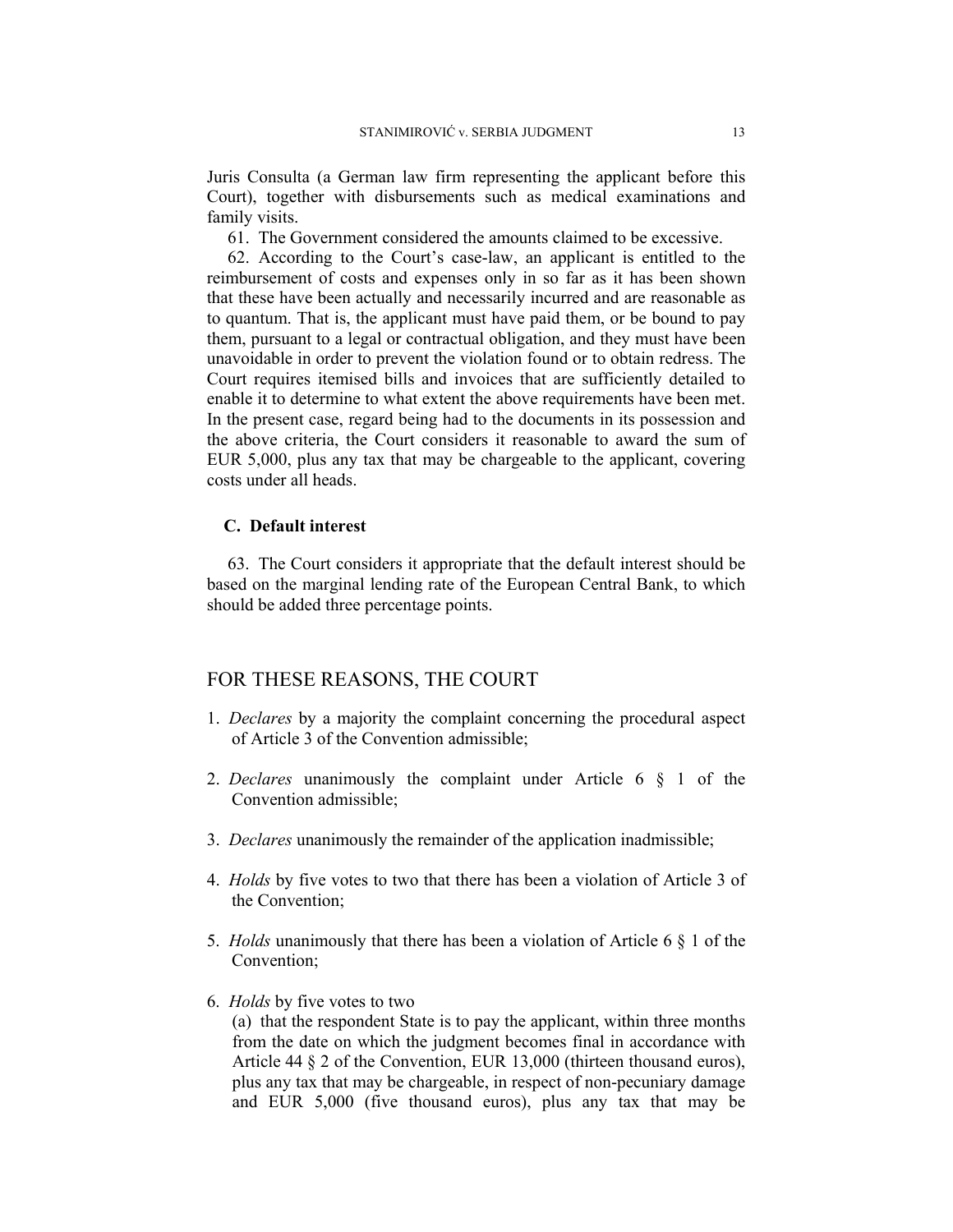chargeable to the applicant, in respect of costs and expenses, to be converted into Serbian dinars at the rate applicable at the date of settlement;

(b) that from the expiry of the above-mentioned three months until settlement simple interest shall be payable on the above amounts at a rate equal to the marginal lending rate of the European Central Bank during the default period plus three percentage points;

7. *Dismisses* unanimously the remainder of the applicant's claim for just satisfaction.

Done in English, and notified in writing on 18 October 2011, pursuant to Rule 77 §§ 2 and 3 of the Rules of Court.

Stanley Naismith Françoise Tulkens Registrar President

In accordance with Article 45 § 2 of the Convention and Rule 74 § 2 of the Rules of Court, the separate opinion of judges Jočiene and Popović is annexed to this judgment.

> F.T. S.H.N.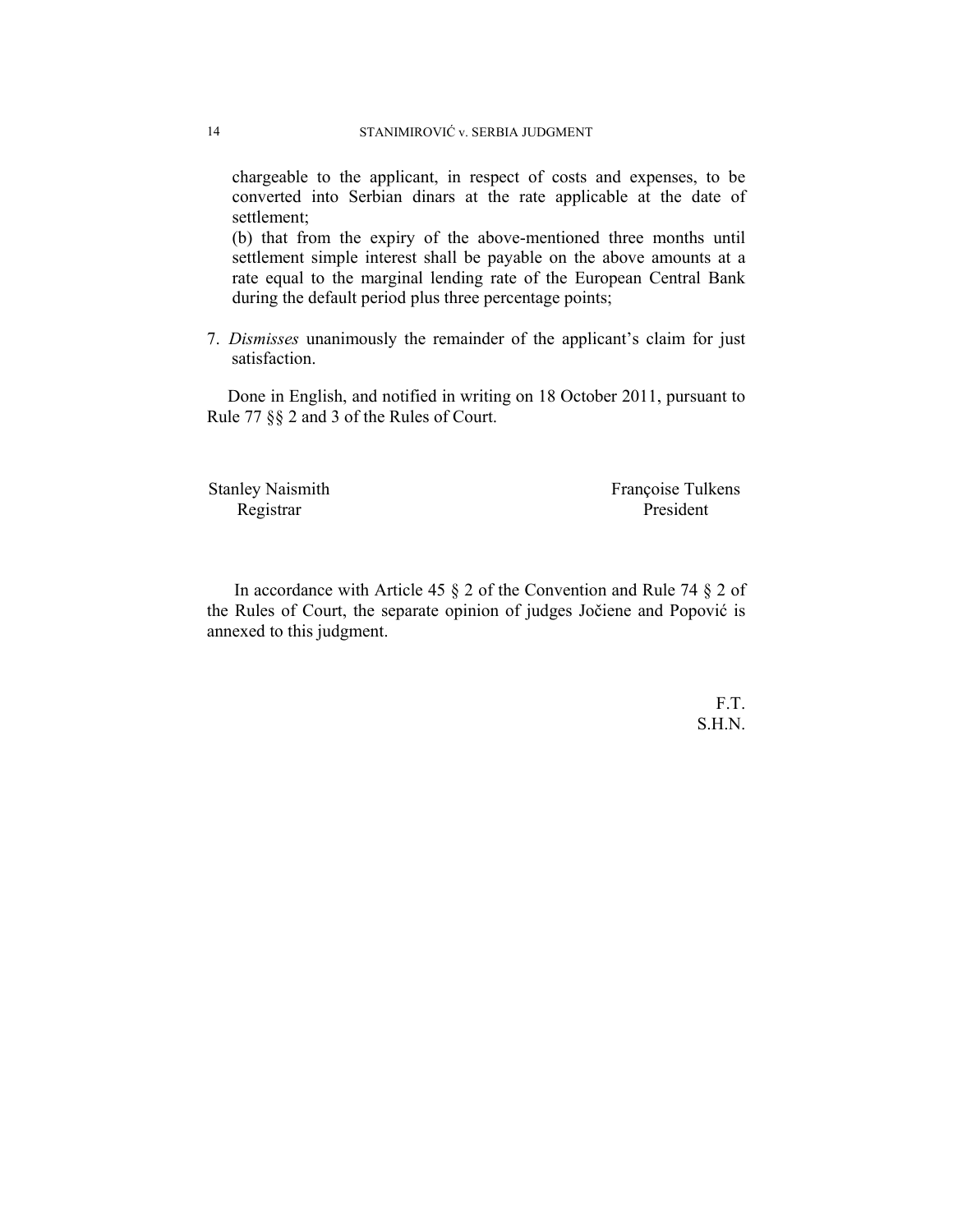## JOINT CONCURRING OPINION OF JUDGES JOČIENE AND POPOVIĆ

We respectfully disagree with the majority of colleagues on the Article 3 issue in this case, for the following reasons.

1. It is clear from the facts of the case that the applicant failed to properly raise the Article 3 complaint at the domestic level, because he did not exhaust domestic remedies, as is rightly mentioned in paragraph 14 of the judgment.

2. We agree with the majority that the effectiveness of the original investigation can be questioned and that the State's obligation to investigate was subsequently revived (see *Çakir and Others v. Cyprus* (dec.), no. 7864/06, 29 April 2010, in which the names of those allegedly responsible provided in 2005 were already known in 1974).

3. The respondent Government raised the question whether the applicant had complied with the six-month rule in this respect. The purpose of that rule is to promote security of the law (see *P.M. v. the United Kingdom* (dec.), no. 6638/03, 24 August 2004). It should ensure that it is possible to ascertain the facts of a case before that possibility fades away, making a fair examination of the question in issue next to impossible (see *Pavlenko v. Russia*, no. 42371/02, § 69, 1 April 2010).

In principle, the six-month period runs from the date of the final decision in the process of exhaustion of domestic remedies. However, where it is clear from the outset that no effective remedy is available to the applicant, the period runs from the date of the act at issue, or from the date of knowledge of that act or its effect on or prejudice to the applicant (see *Dennis and Others v. the United Kingdom* (dec.), no. 76573/01, 2 July 2002). Article 35 § 1 cannot be interpreted in a manner which would require an applicant to seize the Court of his complaint before his position in connection with the matter has been finally settled at the domestic level. Where, therefore, an applicant avails himself of an apparently existing remedy and only subsequently becomes aware of circumstances which render the remedy ineffective, it may be appropriate for the purposes of Article 35 § 1 to take the start of the six-month period as the date when the applicant first became or ought to have become aware of those circumstances (see *Paul and Audrey Edwards v. the United Kingdom* (dec.), no. 46477/99, 7 June 2001).

4. The Court has held in cases concerning the obligation to investigate under Article 2 of the Convention that where a death has occurred, the victim's relatives are expected to keep track of the progress of the investigation and to lodge their application with due expedition once they are, or should have become, aware of the lack of any effective investigation (see *Bulut and Yavuz v. Turkey* (dec.), no. 73065/01, 28 May 2002; *Bayram*